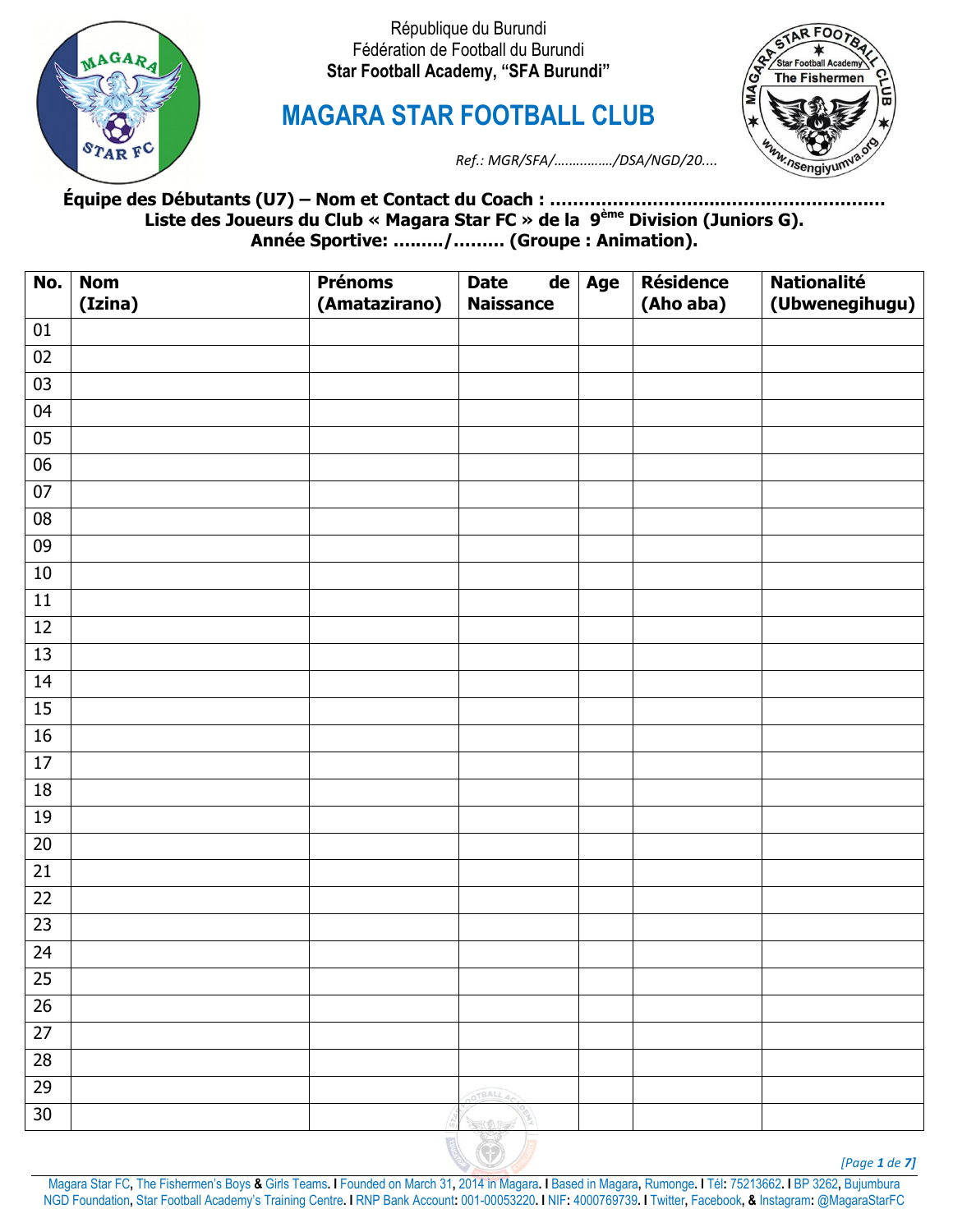

**MAGARA STAR FOOTBALL CLUB**



*Ref.: MGR/SFA/….…..……./DSA/NGD/20....*

**Équipe des Poussins (U9) – Nom et Contact du Coach : ………………………..………………………… Liste des Joueurs du Club « Magara Star FC » de la 8ème Division (Juniors F). Année Sportive: …..…./……… (Groupe : Animation).**

| No.             | <b>Nom</b><br>(Izina) | <b>Prénoms</b><br>(Amatazirano) | <b>Date</b><br><b>Naissance</b> | $de$ Age | <b>Résidence</b><br>(Aho aba) | <b>Nationalité</b><br>(Ubwenegihugu) |
|-----------------|-----------------------|---------------------------------|---------------------------------|----------|-------------------------------|--------------------------------------|
| 01              |                       |                                 |                                 |          |                               |                                      |
| $02\,$          |                       |                                 |                                 |          |                               |                                      |
| 03              |                       |                                 |                                 |          |                               |                                      |
| 04              |                       |                                 |                                 |          |                               |                                      |
| 05              |                       |                                 |                                 |          |                               |                                      |
| $\overline{06}$ |                       |                                 |                                 |          |                               |                                      |
| $07\,$          |                       |                                 |                                 |          |                               |                                      |
| ${\bf 08}$      |                       |                                 |                                 |          |                               |                                      |
| 09              |                       |                                 |                                 |          |                               |                                      |
| 10              |                       |                                 |                                 |          |                               |                                      |
| $11\,$          |                       |                                 |                                 |          |                               |                                      |
| $12\,$          |                       |                                 |                                 |          |                               |                                      |
| 13              |                       |                                 |                                 |          |                               |                                      |
| 14              |                       |                                 |                                 |          |                               |                                      |
| $\overline{15}$ |                       |                                 |                                 |          |                               |                                      |
| $16\,$          |                       |                                 |                                 |          |                               |                                      |
| $\overline{17}$ |                       |                                 |                                 |          |                               |                                      |
| $18\,$          |                       |                                 |                                 |          |                               |                                      |
| 19              |                       |                                 |                                 |          |                               |                                      |
| $20\,$          |                       |                                 |                                 |          |                               |                                      |
| $\overline{21}$ |                       |                                 |                                 |          |                               |                                      |
| $\overline{22}$ |                       |                                 |                                 |          |                               |                                      |
| $\overline{23}$ |                       |                                 |                                 |          |                               |                                      |
| $\overline{24}$ |                       |                                 |                                 |          |                               |                                      |
| 25              |                       |                                 |                                 |          |                               |                                      |
| 26              |                       |                                 |                                 |          |                               |                                      |
| $\overline{27}$ |                       |                                 |                                 |          |                               |                                      |
| 28              |                       |                                 |                                 |          |                               |                                      |
| 29              |                       |                                 | OTBALL AC                       |          |                               |                                      |
| $30\,$          |                       |                                 | $\leftarrow$                    |          |                               |                                      |

*[Page 2 de 7]*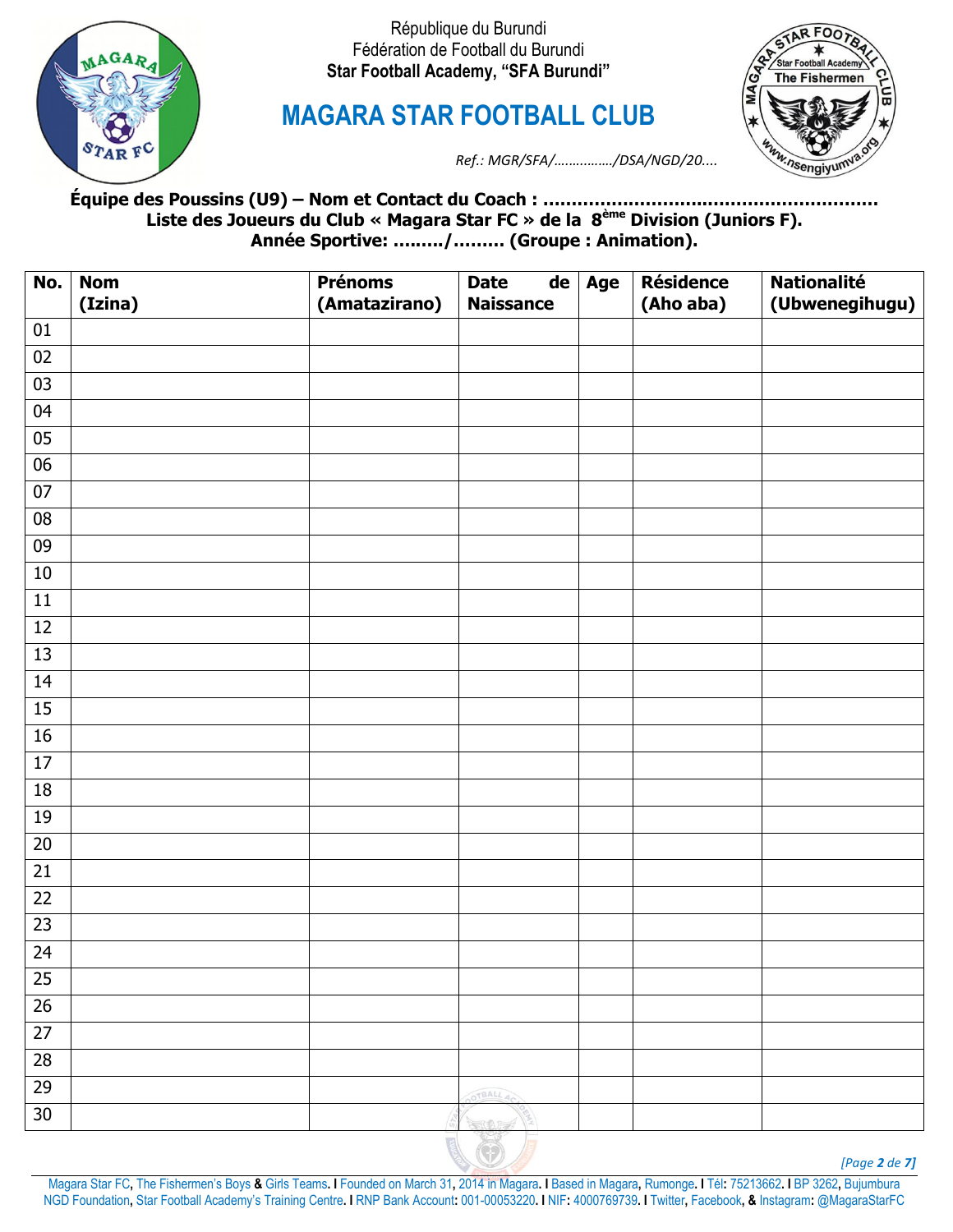

**MAGARA STAR FOOTBALL CLUB**



*Ref.: MGR/SFA/….…..……./DSA/NGD/20....*

## **Équipe des Benjamins (U11) – Nom et Contact du Coach : ………………………..………………………… Liste des Joueurs du Club « Magara Star FC » de la 7ème Division (Juniors E). Année Sportive: …..…./……… (Groupe : Animation).**

| No.             | <b>Nom</b><br>(Izina) | <b>Prénoms</b><br>(Amatazirano) | <b>Date</b><br><b>Naissance</b> | $de$ Age | <b>Résidence</b><br>(Aho aba) | <b>Nationalité</b><br>(Ubwenegihugu) |
|-----------------|-----------------------|---------------------------------|---------------------------------|----------|-------------------------------|--------------------------------------|
| 01              |                       |                                 |                                 |          |                               |                                      |
| 02              |                       |                                 |                                 |          |                               |                                      |
| 03              |                       |                                 |                                 |          |                               |                                      |
| 04              |                       |                                 |                                 |          |                               |                                      |
| $05\,$          |                       |                                 |                                 |          |                               |                                      |
| 06              |                       |                                 |                                 |          |                               |                                      |
| $07\,$          |                       |                                 |                                 |          |                               |                                      |
| ${\bf 08}$      |                       |                                 |                                 |          |                               |                                      |
| 09              |                       |                                 |                                 |          |                               |                                      |
| 10              |                       |                                 |                                 |          |                               |                                      |
| $11\,$          |                       |                                 |                                 |          |                               |                                      |
| 12              |                       |                                 |                                 |          |                               |                                      |
| 13              |                       |                                 |                                 |          |                               |                                      |
| 14              |                       |                                 |                                 |          |                               |                                      |
| 15              |                       |                                 |                                 |          |                               |                                      |
| 16              |                       |                                 |                                 |          |                               |                                      |
| 17              |                       |                                 |                                 |          |                               |                                      |
| $18\,$          |                       |                                 |                                 |          |                               |                                      |
| 19              |                       |                                 |                                 |          |                               |                                      |
| $\overline{20}$ |                       |                                 |                                 |          |                               |                                      |
| 21              |                       |                                 |                                 |          |                               |                                      |
| $\overline{22}$ |                       |                                 |                                 |          |                               |                                      |
| $\overline{23}$ |                       |                                 |                                 |          |                               |                                      |
| 24              |                       |                                 |                                 |          |                               |                                      |
| 25              |                       |                                 |                                 |          |                               |                                      |
| $26\,$          |                       |                                 |                                 |          |                               |                                      |
| $\overline{27}$ |                       |                                 |                                 |          |                               |                                      |
| $\overline{28}$ |                       |                                 |                                 |          |                               |                                      |
| 29              |                       |                                 | OTBALL AC                       |          |                               |                                      |
| 30              |                       |                                 | <b>SECTION</b>                  |          |                               |                                      |

*[Page 3 de 7]*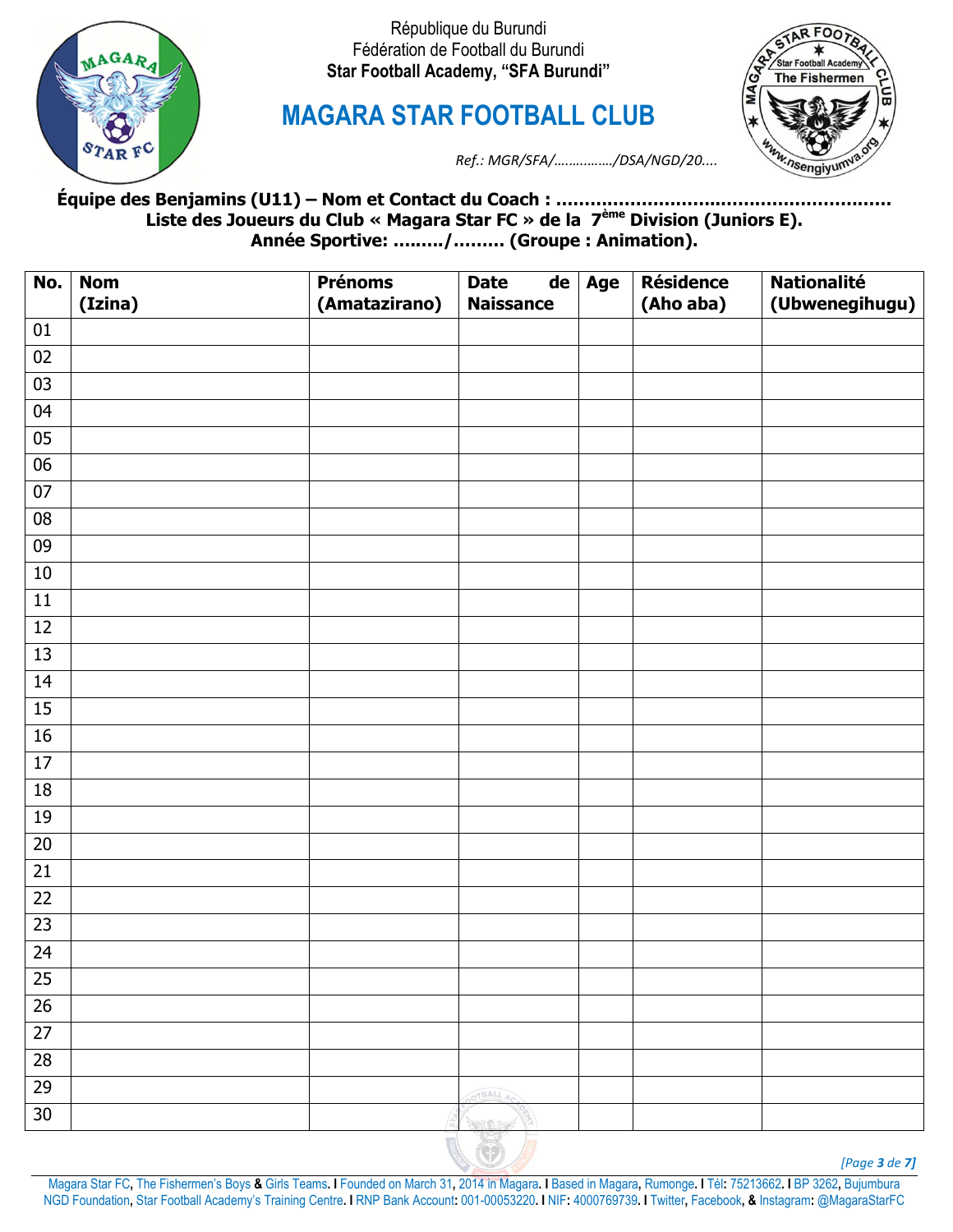

**MAGARA STAR FOOTBALL CLUB**



*Ref.: MGR/SFA/….…..……./DSA/NGD/20....*

**Équipe des Minimes (U13) – Nom et Contact du Coach : …………………………..………………………… Liste des Joueurs du Club « Magara Star FC » de la 6ème Division (Juniors D). Année Sportive: …..…./……… (Groupe : Pré-formation).**

| No.             | <b>Nom</b><br>(Izina) | <b>Prénoms</b><br>(Amatazirano) | <b>Date</b><br><b>Naissance</b> | $\overline{\mathsf{de}}$ Age | <b>Résidence</b><br>(Aho aba) | <b>Nationalité</b><br>(Ubwenegihugu) |
|-----------------|-----------------------|---------------------------------|---------------------------------|------------------------------|-------------------------------|--------------------------------------|
| 01              |                       |                                 |                                 |                              |                               |                                      |
| 02              |                       |                                 |                                 |                              |                               |                                      |
| $03\,$          |                       |                                 |                                 |                              |                               |                                      |
| $04\,$          |                       |                                 |                                 |                              |                               |                                      |
| 05              |                       |                                 |                                 |                              |                               |                                      |
| 06              |                       |                                 |                                 |                              |                               |                                      |
| $07\,$          |                       |                                 |                                 |                              |                               |                                      |
| ${\bf 08}$      |                       |                                 |                                 |                              |                               |                                      |
| 09              |                       |                                 |                                 |                              |                               |                                      |
| 10              |                       |                                 |                                 |                              |                               |                                      |
| $11\,$          |                       |                                 |                                 |                              |                               |                                      |
| 12              |                       |                                 |                                 |                              |                               |                                      |
| 13              |                       |                                 |                                 |                              |                               |                                      |
| 14              |                       |                                 |                                 |                              |                               |                                      |
| 15              |                       |                                 |                                 |                              |                               |                                      |
| 16              |                       |                                 |                                 |                              |                               |                                      |
| $\overline{17}$ |                       |                                 |                                 |                              |                               |                                      |
| 18              |                       |                                 |                                 |                              |                               |                                      |
| 19              |                       |                                 |                                 |                              |                               |                                      |
| $\overline{20}$ |                       |                                 |                                 |                              |                               |                                      |
| $\overline{21}$ |                       |                                 |                                 |                              |                               |                                      |
| $\overline{22}$ |                       |                                 |                                 |                              |                               |                                      |
| $\overline{23}$ |                       |                                 |                                 |                              |                               |                                      |
| 24              |                       |                                 |                                 |                              |                               |                                      |
| $25\,$          |                       |                                 |                                 |                              |                               |                                      |
| $\overline{26}$ |                       |                                 |                                 |                              |                               |                                      |
| $\overline{27}$ |                       |                                 |                                 |                              |                               |                                      |
| 28              |                       |                                 |                                 |                              |                               |                                      |
| 29              |                       |                                 | OTBALL AC                       |                              |                               |                                      |
| 30              |                       |                                 | <b>SERVICE</b>                  |                              |                               |                                      |

*[Page 4 de 7]*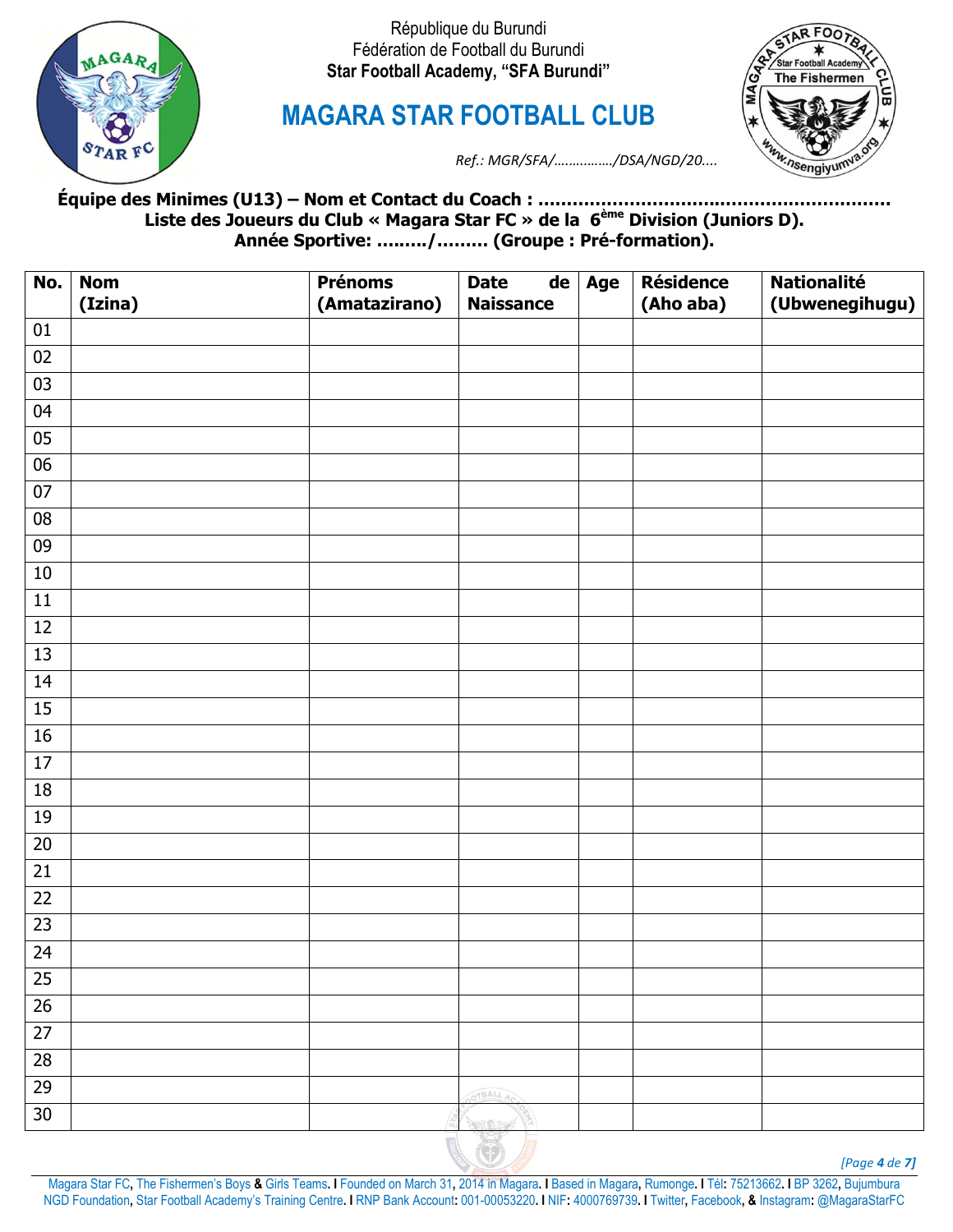

**MAGARA STAR FOOTBALL CLUB**



*Ref.: MGR/SFA/….…..……./DSA/NGD/20....*

**Équipe des Cadets (U15) – Nom et Contact du Coach : …………….………………………………………… Liste des Joueurs du Club « Magara Star FC » de la 5ème Division (Juniors C). Année Sportive: …..…./……… (Groupe : Pré-formation).**

| No.             | <b>Nom</b><br>(Izina) | <b>Prénoms</b><br>(Amatazirano) | <b>Date</b><br><b>Naissance</b> | $de$ Age | <b>Résidence</b><br>(Aho aba) | <b>Nationalité</b><br>(Ubwenegihugu) |
|-----------------|-----------------------|---------------------------------|---------------------------------|----------|-------------------------------|--------------------------------------|
| 01              |                       |                                 |                                 |          |                               |                                      |
| $02\,$          |                       |                                 |                                 |          |                               |                                      |
| $03\,$          |                       |                                 |                                 |          |                               |                                      |
| 04              |                       |                                 |                                 |          |                               |                                      |
| 05              |                       |                                 |                                 |          |                               |                                      |
| $06\,$          |                       |                                 |                                 |          |                               |                                      |
| $\overline{07}$ |                       |                                 |                                 |          |                               |                                      |
| ${\bf 08}$      |                       |                                 |                                 |          |                               |                                      |
| 09              |                       |                                 |                                 |          |                               |                                      |
| $10\,$          |                       |                                 |                                 |          |                               |                                      |
| $11\,$          |                       |                                 |                                 |          |                               |                                      |
| $12\,$          |                       |                                 |                                 |          |                               |                                      |
| 13              |                       |                                 |                                 |          |                               |                                      |
| 14              |                       |                                 |                                 |          |                               |                                      |
| 15              |                       |                                 |                                 |          |                               |                                      |
| 16              |                       |                                 |                                 |          |                               |                                      |
| $17\,$          |                       |                                 |                                 |          |                               |                                      |
| $18\,$          |                       |                                 |                                 |          |                               |                                      |
| 19              |                       |                                 |                                 |          |                               |                                      |
| $20\,$          |                       |                                 |                                 |          |                               |                                      |
| 21              |                       |                                 |                                 |          |                               |                                      |
| 22              |                       |                                 |                                 |          |                               |                                      |
| 23              |                       |                                 |                                 |          |                               |                                      |
| 24              |                       |                                 |                                 |          |                               |                                      |
| $\overline{25}$ |                       |                                 |                                 |          |                               |                                      |
| $26\,$          |                       |                                 |                                 |          |                               |                                      |
| $\overline{27}$ |                       |                                 |                                 |          |                               |                                      |
| 28              |                       |                                 |                                 |          |                               |                                      |
| 29              |                       |                                 |                                 |          |                               |                                      |
| 30              |                       |                                 | OTBALL AC                       |          |                               |                                      |



*[Page 5 de 7]*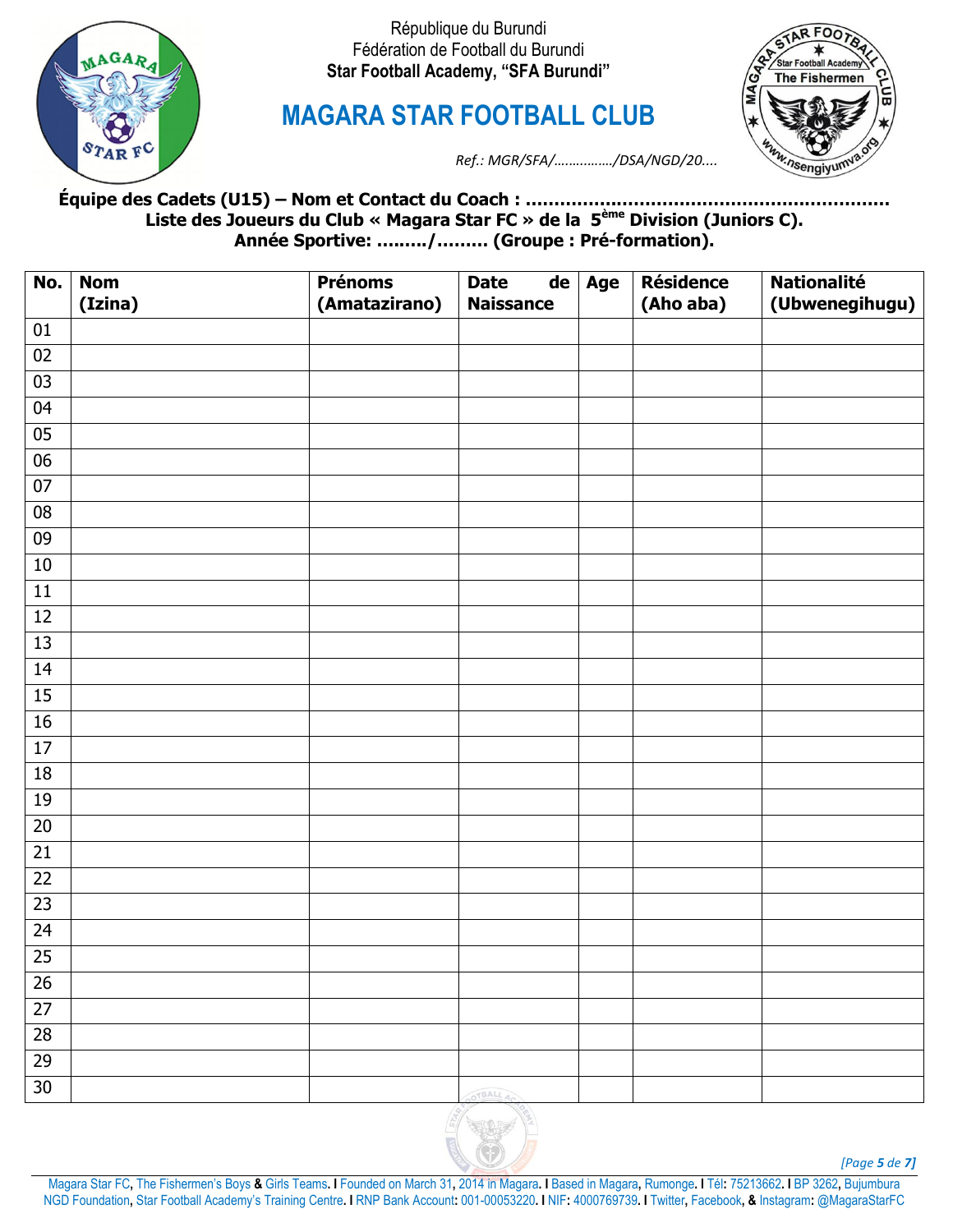

**MAGARA STAR FOOTBALL CLUB**



*Ref.: MGR/SFA/….…..……./DSA/NGD/20....*

**Équipe des Scolaires (U17) – Nom et Contact du Coach : ……………………………………………………… Liste des Joueurs du Club « Magara Star FC » de la 4ème Division (Juniors B). Année Sportive: …..…./……… (Groupe : Formation).**

| No.             | <b>Nom</b> | <b>Prénoms</b> | de <br><b>Date</b> | Age | <b>Résidence</b> | <b>Nationalité</b> |
|-----------------|------------|----------------|--------------------|-----|------------------|--------------------|
|                 | (Izina)    | (Amatazirano)  | <b>Naissance</b>   |     | (Aho aba)        | (Ubwenegihugu)     |
| $01\,$          |            |                |                    |     |                  |                    |
| $02\,$          |            |                |                    |     |                  |                    |
| 03              |            |                |                    |     |                  |                    |
| 04              |            |                |                    |     |                  |                    |
| 05              |            |                |                    |     |                  |                    |
| $06\,$          |            |                |                    |     |                  |                    |
| $07\,$          |            |                |                    |     |                  |                    |
| $\overline{08}$ |            |                |                    |     |                  |                    |
| 09              |            |                |                    |     |                  |                    |
| $10\,$          |            |                |                    |     |                  |                    |
| $11\,$          |            |                |                    |     |                  |                    |
| $12\,$          |            |                |                    |     |                  |                    |
| $\overline{13}$ |            |                |                    |     |                  |                    |
| 14              |            |                |                    |     |                  |                    |
| 15              |            |                |                    |     |                  |                    |
| $16\,$          |            |                |                    |     |                  |                    |
| $17\,$          |            |                |                    |     |                  |                    |
| 18              |            |                |                    |     |                  |                    |
| 19              |            |                |                    |     |                  |                    |
| $20\,$          |            |                |                    |     |                  |                    |
| $\overline{21}$ |            |                |                    |     |                  |                    |
| 22              |            |                |                    |     |                  |                    |
| $\overline{23}$ |            |                |                    |     |                  |                    |
| 24              |            |                |                    |     |                  |                    |
| 25              |            |                |                    |     |                  |                    |
| $26\,$          |            |                |                    |     |                  |                    |
| $27$            |            |                |                    |     |                  |                    |
| 28              |            |                |                    |     |                  |                    |
| 29              |            |                |                    |     |                  |                    |
| $30\,$          |            |                | OTBALL AC          |     |                  |                    |



*[Page 6 de 7]*